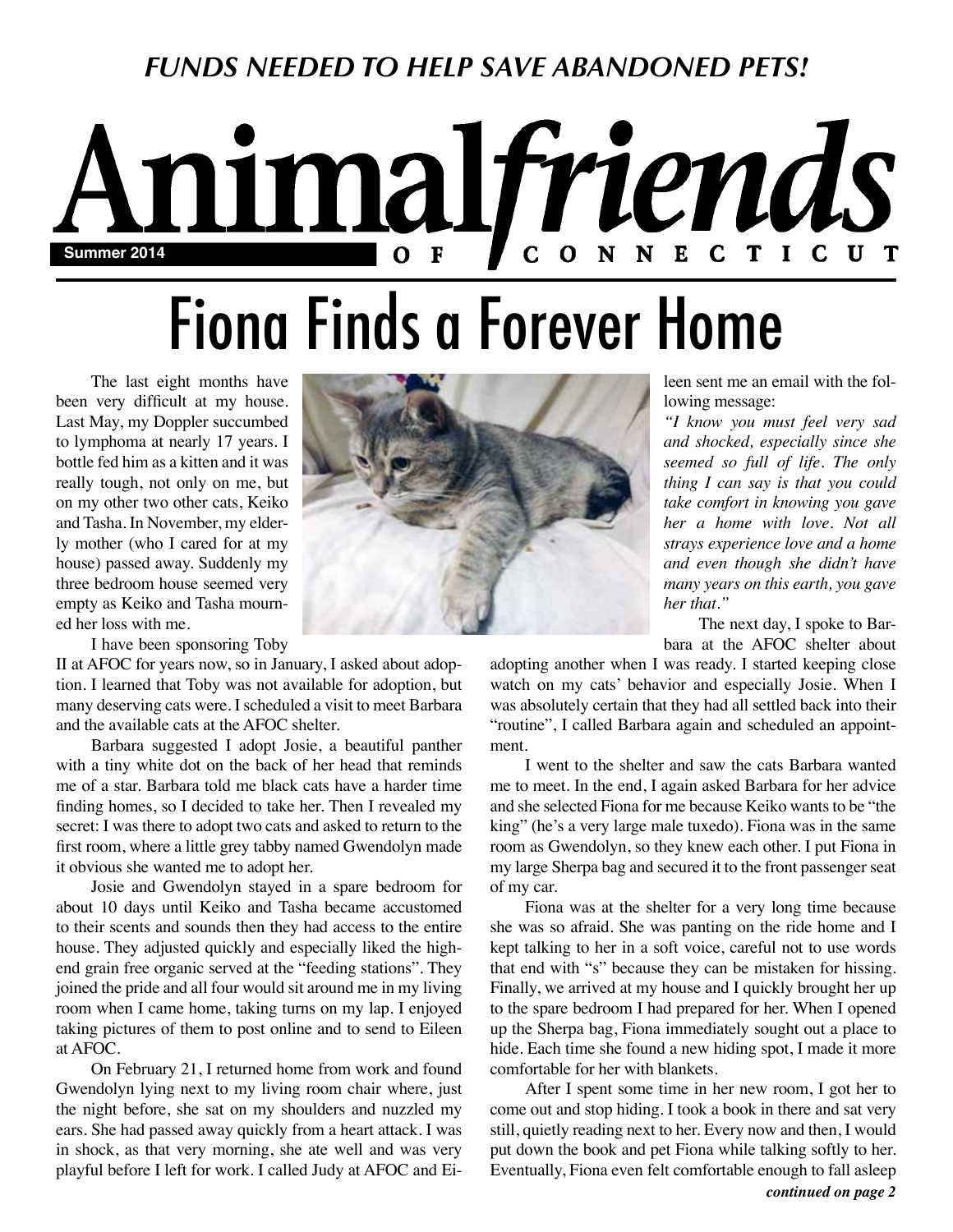#### *Fiona Finds a Forever Home- continued from page 1*

next to me.

The next morning Fiona was hiding but meowed and came out when I called her. So each morning, I would bring her breakfast and pet her before I left for work. I would also spend time with her when I returned from work. I learned she liked cat treats and catnip, so I used these to help ease her out of her shell.

One night, I went to her room after returning from the supermarket and she came out of her hiding place as soon as I called her. I freshened up her water and cleaned the litter box, then spent some time with her before going to my living room with my laptop.

I talked to Barbara at the shelter and decided to volunteer to help them so I went to their website to fill out the volunteer form. I then started surfing the AFOC site and went to the sponsor page to look at Toby II's picture again. I was scrolling to Toby when I stopped dead in my tracks. There was Fiona with no sponsor listed. I clicked on the link to the newsletter (http:www.afocinc.org) with her story and learned why she is so afraid. This part of the article immediately jumped out at me:*"She was outside her house a few weeks ago and saw the neighborhood kids tormenting a stray cat. They were kicking her, pulling her hair and throwing rocks and sticks at her. The cat was a gray tabby and appeared to be about one year old."*

I dropped my laptop and ran back upstairs to Fiona's room. She came to me and I sat next to her and petted her. I then told her that she was safe now and that would never happen to her again. I told her I was the big bad human and nobody would dare hurt her again. I told her she was in her forever home with a human that will love her and take care of her. She didn't understand the words but, by her reaction, I could tell she understood what I was saying and she curled up in my lap and purred.

Eventually, each day I opened the door to her room and sat next to her as one-by-one the pride came in to investigate led by Keiko. About a week later, I left the door open and Fiona started venturing out into the house.

She still hides before I return home from work but meows and comes running to me when I call her name. This past weekend, she finally joined the pride sitting around me in the living room. She loves the cat trees and all the catnip toys around the house. Each day she is coming further out of her shell. Last weekend, she looked into my dining room as I entertained guests for dinner as she continues to lose her fear of people.

After reading Fiona's story, I know now why she was supposed to be with me and why she is opening up and bonding so quickly. The world can be a scary and cruel place for so many of the beings that we've domesticated and need us. Fiona was saved from abuse by a kind soul and given a chance to live in a loving forever home. Today, she has that home with a new family and is happy and safe. All she needed was a chance and a little time and love.

Somewhere I think Gwendolyn is happy I adopted her friend.



#### *UNITED WAY*

You can donate while at work by making a contribution to THE UNITED WAY. Just specify that your donation is intended for AFOC. Please use the following letters and numbers on the form: AG 0640.



#### *Sunshine Fund*

Sunshine was a dog that came to us many years ago. She was a Shepherd Husky cross and was found in a project in Hartford with one eye poked out by a stick. The owners signed the dog over to AFOC. We had her injuries treated and we found her a wonderful home. She lived to be over 14 years old. What happened to Sunshine was just the beginning of many years involved in rescuing injured and abused animals. This fund is in her memory.



#### *I-GIVE MATCHING CONTRIBUTIONS*

**Register with I-Give on line. Shop on line** with major retailers and help AFOC at the same time! All consumer transactions will contain a percentage donated to AFOC.



#### *Sponsorship Program*

We have many cats that are not adoptable or hard to place. We are looking for sponsors willing to sponsor a rescue cat by helping to cover the cost of food, litter, and basic medicine. Our goal is to sponsor every cat.

#### *ANOTHER CONVENIENT WAY OF GIFT GIVING!*

You can now use your credit card and make a donation on-line through PayPal. Just go directly to our website for further details (www.afocinc.org).



**Judy Levy**, *Director* **Jo-Ann Regan**, *Editor*

**Animal Friends of Connecticut, Inc.** P.O. Box 370306 West Hartford, Connecticut 06137-0306 (860) 827-0381 Newsletter e-mail: **newsletter@afocinc.org**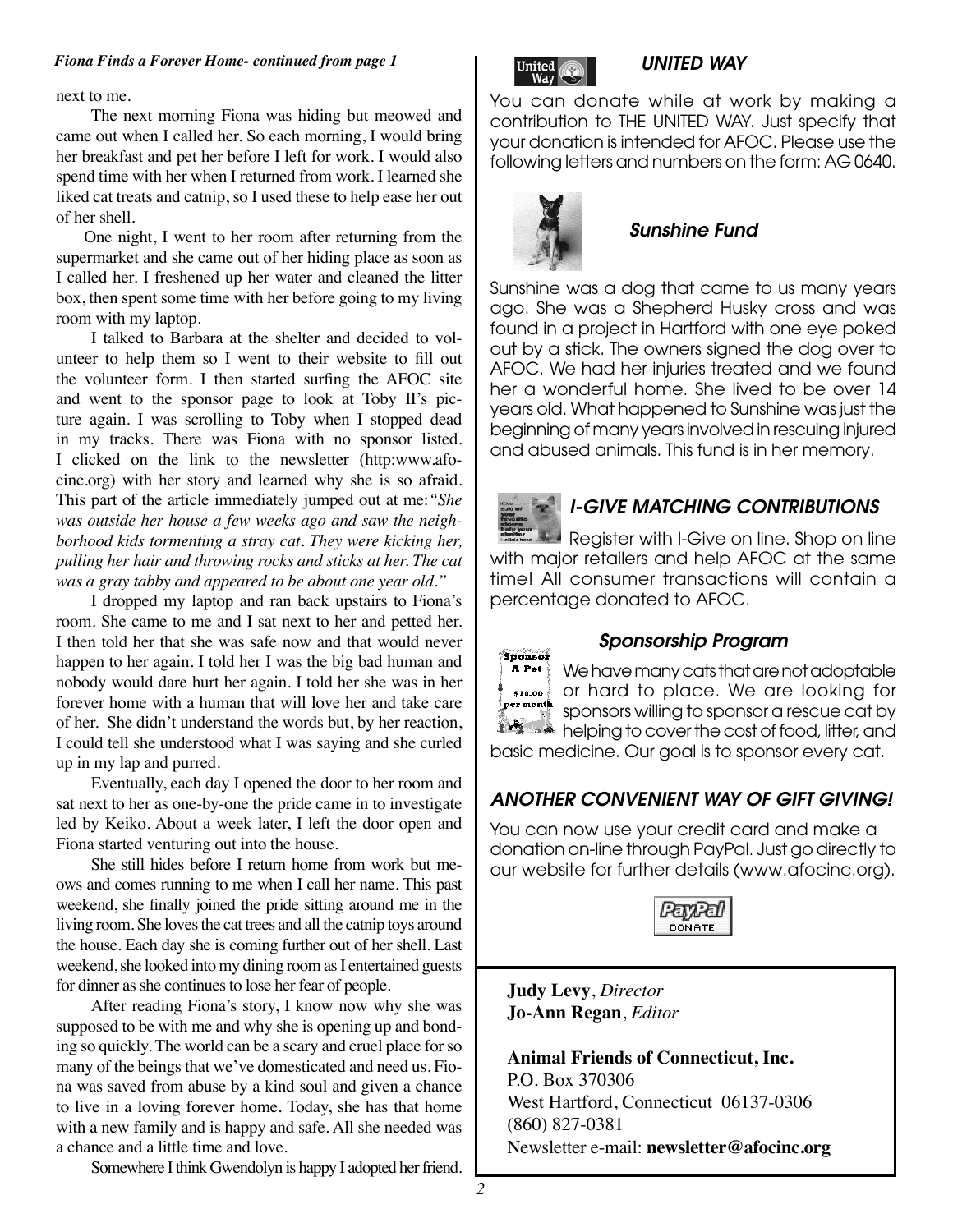# **IN LOVING MEMORY**

**Jean:** A donation was made in the memory of Jean Dawson.

- Marjorie & Dolph Becker

**Angelo**: Donations were given in memory of Angelo Greco.

- Connie Spada
- Frederick Johnson
- Eleanor Spada
- Sue Kochunas
- Lucy Spada
- Barbara & Jerry Katzen
- White Sand Beach Assoc.
- Sandra Soucy
- Everett J. Campanelli
- Janet Pulver
- Susan Bookman
- Archie Blair Jr.
- Louis & Christina Gaglardi
- Jeffrey & Christine Greenwood
- Linda Greco
- Antoinette & Ronald Theriault

**Ellen:** Donations were given in memory of Ellen Banks.

- Harold & Ellie Cohan
- Judy & Dr. Seymour Melnick
- Sherry & Edward Feinglass MD
- David, Seth & Brian Fierston
- Fierston Financial Group
- Ruth & Michael Herlands
- Mimi & Marvin Hoberman
- Nancy Kursman
- Victoria Pierscinski
- Tobye & Edward Karl
- Beverly & William Sloat
- Greater Hartford Art Council
- Eileen & Elliot Pollack
- Rosaline B. Hahn
- Roan Wetstone
- Francine & D. Robert Morris MD
- Harriet & Robert Berland MD
- Rafael Mori
- Eileen Lichtenfels
- Lisa & Gary Schwartz
- Barbara & Stephen Mason D.M.D
- Schatz, Schwartz & Fentin P.C. Charitable Foundation
- Joel Weisman
- Pat's Pampered Pets / Pat Powers
- Nolan

 $\nabla$ **Margaret:** Donations were given in memory of Margaret Staszko.

- Sonia Platosh
- Jane & Russ Schneider
- Martha & Reginald Sevigny
- Pamela Morrison-Wolf & Guy Walker Wolf III
- Joan & Stephen Egbertson
- Theela & Philip Schaffhauser
- Nancy & Robert Casey
- Karen Dallaire
- John & Nancy Spasiano
- Cynthia & Stefan Casemyr
- Angela Spasiano
- Howard L. Page & Co.
- Susan Blake
- Ann & Robert Tuttle
- Kathleen & Edmund Lescoe
- Judith Ann Keane
- Janet Spasiano

**Pooh-Bah:** A donation was made in memory of Pooh-Bah, adopted in 1998.

- Lynn Ewald

**Kitty Purrl:** A donation was made in memory of Kitty Purrl of Linda Oswianik. - Charles Alpert

**Black Cat Shadow:** A donation was made in memory

of Black Cat Shadow. - Elaine Nichols

**Max:** A donation was made in memory of Max, beloved dog of Edyie & John Steimer. - Teresa LaPenta

**Gemma:** A donation was made in memory of our cat Gemma.

- Vivian & Brian Elba

**Rocky:** A donation was made in memory of Rocky, companion of Harriet & Greg Casale. - Mathew Pasternak

**Muffy & Lola:** A donation was made in memory of Muffy & Lola, dogs of Harvey & Harriet Schneider. - Deborah & Lawrence Elman

Sarah: A donation was made in memory of Sarah<br>Beardsley.<br> $\sim$  K T Weaver<br> $\approx$ **Sarah:** A donation was made in memory of Sarah Beardsley.

- K T Weaver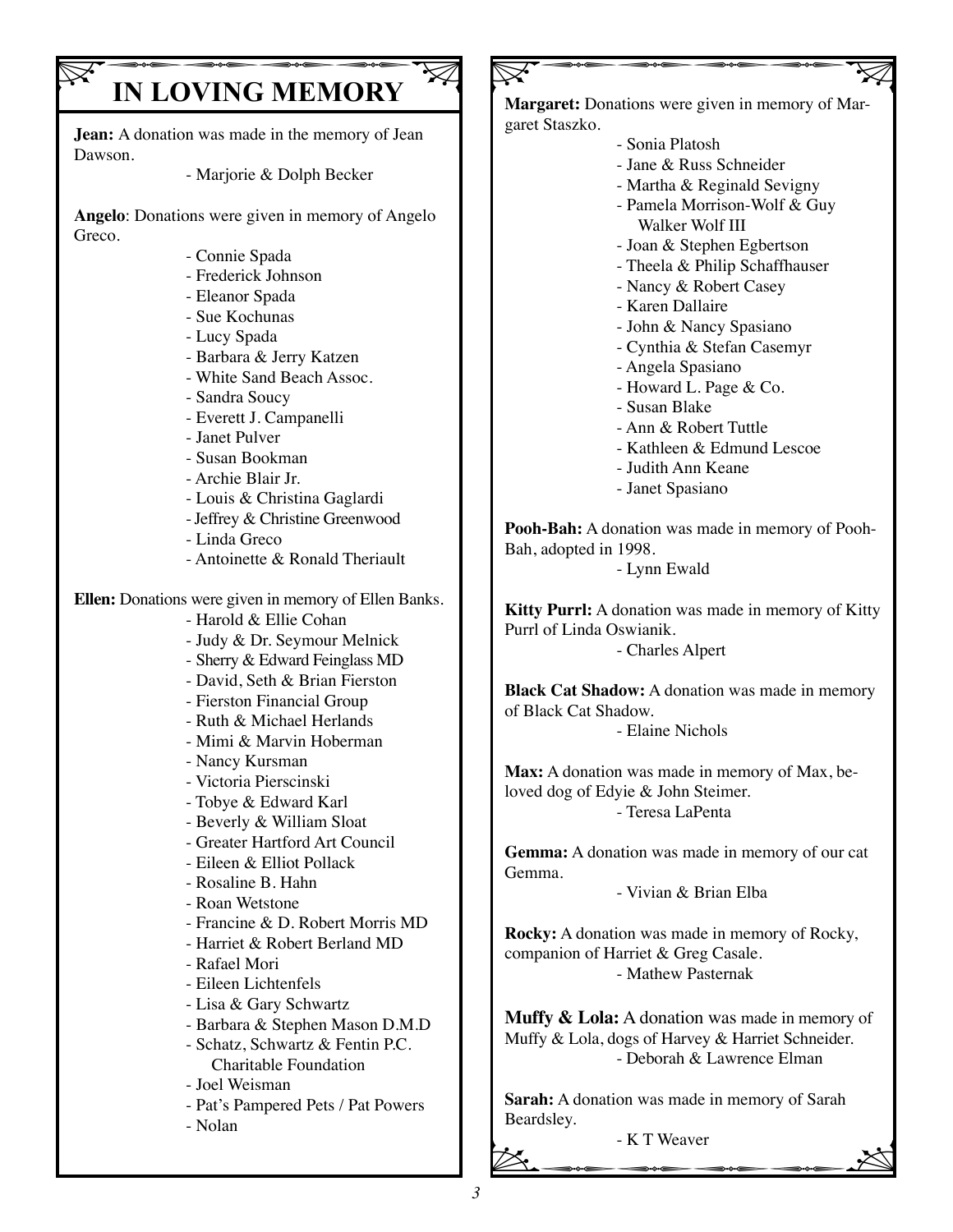$\nabla$ **John:** A donation was made in memory of John Alexander III.

- Betty Kerber

**Lucille:** A donation was made in memory of Lucille Robida.

- Maxine Plourde

**Dorothy:** A donation was made in memory of Dorothy Lesinsky.

- Marlene & Robert Levine

Dr. Steven & Susan Goldstein.<br>
- Shoshi Goldstein & Grandma<br>
- Shoshi Goldstein & Grandma **Ebony:** A donation was made in memory of Ebony of Dr. Steven & Susan Goldstein.

- Shoshi Goldstein & Grandma

## **SPECIAL DONATIONS**

**Moe:** A donation was made in honor of Moe Banks' birthday.

- Nancy Kursman

**Betty & Richard:** A donation was made in honor of Betty & Richard Grudzinski.

- Carolyn & Elliott Tertes

**Alex:** A donation was made in honor of friend Alex. - Margaret & Thomas Riley

**Fytellio:** A donation was made in honor of Fytellio. - Charlene Southergill

**Jacob:** A donation was made in honor of Jacob Jaslino's 9<sup>th</sup> birthday.

- Elizabeth DeGroat

**Kurt & Mary Ellen:** A donation was made as an anniversary present for Kurt & Mary Ellen Zeitz. - Kenneth Zeitz

## SHELTER NEWS

**After many years at the Animal Friend's Shelter, Barbara Morris is semi-retiring. We need to bring a new person on board to assume some of her duties. This would be a volunteer position, but housing and utilities will be provided. If you are a retired couple or retired woman and are interested, please call Judy at 860-827-0381.**

## **ADOPTEE STORIES**

#### **SMALL BUT MIGHTY**

I received an e-mail in February from George Murtha, asking if I would be interested in adopting a puppy. He had just come back from Waterbury, where he picked up a six week old Shih Tzu, who was missing an eye. He said he had brought it to one of the Canton Emergency Veterinarians, who said that the puppy had not received any medical treatment after damaging his eye. I was told that the remains of the eye had to be removed, but the puppy was otherwise healthy.

Since George has known me for many years, he knows my weakness. I agreed to go see it, even though I wasn't sure I wanted another puppy. The next



day, my husband and I, along with our seven year old Shih Tzu, Manny, went to see the puppy. I sat on the floor to see what he would do. At first, he shied away from me, but after a while, he went on my lap and that was the end of that. I knew I had to have him and I even had a name for him, Brady. I truly fell in love with the 4 lb. ball of fluff. Manny, on the other hand, was not impressed. Actually, he was down- right insulted that I would dare play with another dog.

We had to wait a week before picking Brady up from the vet because he needed to heal from his surgery. We took him home with a cone around his neck to protect his eye, but that did not stop him from getting around or getting into mischief. The only thing he wanted to do was be around Manny, who still was not happy with us and wanted no part of Brady. I was able to devote a great deal of time to Brady and we bonded even more. Even Manny started to accept the fact that Brady wasn't leaving.

Brady is now 12 lbs and full of energy. He doesn't seem to know he's a small, handicapped dog by the way he keeps terrorizing Manny, who is twice his weight. He continues to get into mischief. Nothing can be left on a chair, table or bed. I was in a rush one morning and I left my glasses on the nightstand. When I came home from work, Brady had managed to gnaw on one of the lenses. At least he destroyed the lens that was only glass. Another time, I mistakenly left a box of pouched dog food on the floor. Brady managed to open the box, pull out a pouch, open it and eat it before I knew what happened. He definitely keeps us on our toes.

We have owned Brady for four months now. He is truly a joy to have in our lives. Brady is full of love and he has even won over our dog Manny, well almost!!! Thank you so much Animal Friends :)

*Stephanie and John*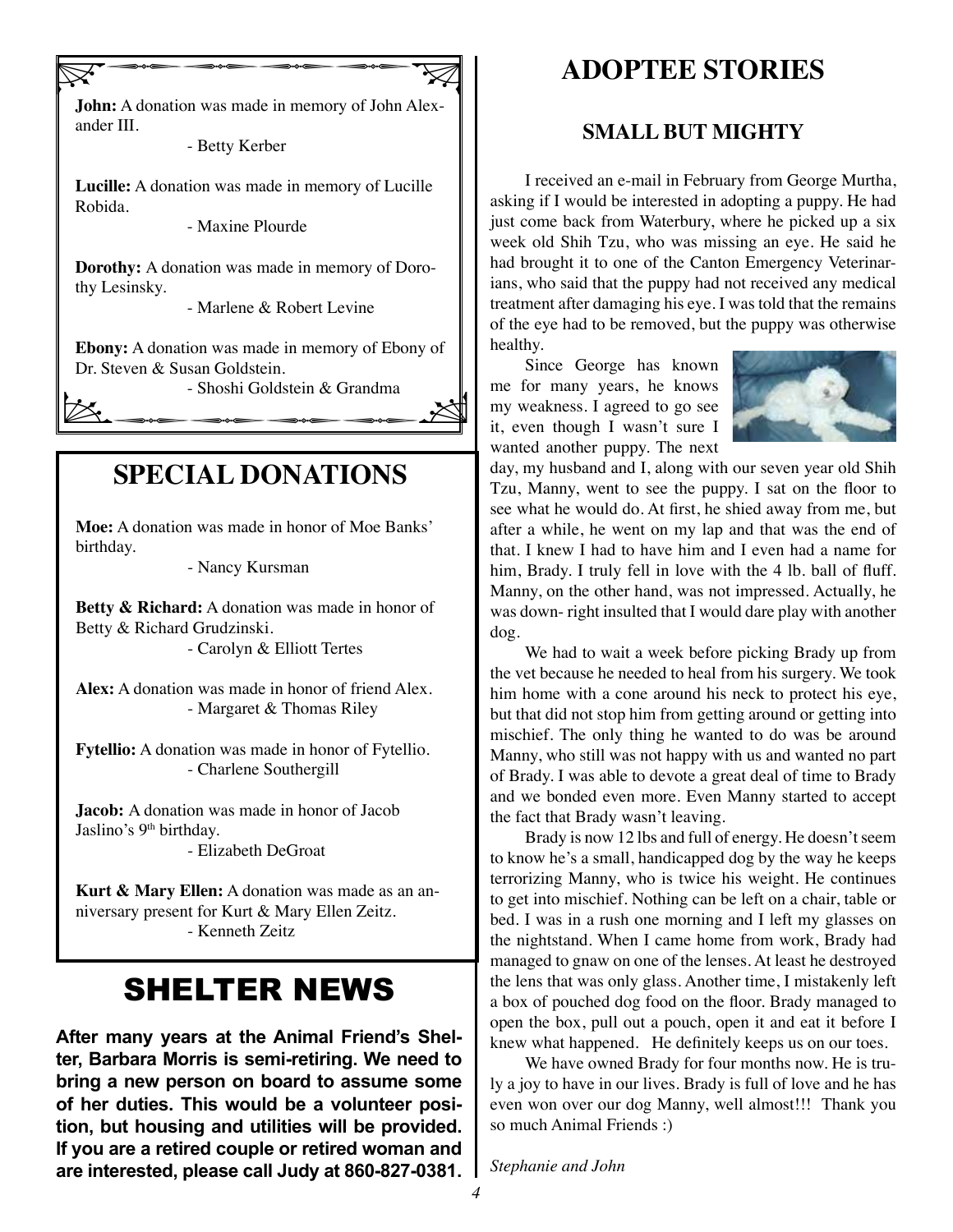#### **Orion's New Home**

January, 2014 started on a sad note. Our ten year old cat, Abby, had an inoperable growth and we had to put her to sleep. My daughter and I were devastated. A few weeks later, my good friend George Murtha, who has worked with AFOC for many years, told me about Orion (was Oreo) and sent pictures. I wasn't sure about having a cat yet, but when George told me Orion's background and I saw his picture, I felt we needed him and he needed us. You might remember reading about Oreo in the spring newsletter. He is the cat that was shot and needed extensive surgery to install a metal rod in his rear leg.

 There was a small problem with getting Orion. He was in Connecticut and we live in New Hampshire. George and I decided we would meet about half way, which was about two hours each way for both of us. On February 22, 2014, we brought home our new addition.

 We liked the name Oreo, but felt it didn't fit him. We thought Orion was a perfect name, which is a constellation that represents a hunter/warrior in Greek Mythology. He is a true warrior after what he went through!

 The first few days were an adjustment for Orion. He hid in the closets when he was tired, but he would come out purring very loudly when we approached him. We got him a cat tree, which he quickly got attached to.

 It's been a few months now and we absolutely love Orion. He is so sweet and friendly. You would never know his back leg was shattered, except his jumping height isn't always as high as it should be. He has missed his landing a couple of times, but he jumps back up and tries again. He's not a quitter! The fur has grown back where it was shaved for the surgery in a light grey color. He follows me everywhere now (including the bathroom) and when I come home, he comes running and purring!

 We really miss Abby, but Orion has filled a hole in our hearts. We're so glad George thought of us when Orion needed a home.

*Shelly*



## **OUR SHADOW FINALLY ARRIVES**

It was September 24, 2013, when we first were introduced to Shadow. We were led to a small room that was occupied by a gray table and one chair. We were a little nervous. It was two years since the death of our beloved cat, Guzik. Guzik was 22 years old when she passed. She had been with us for 19 of those years. But, we were ready for a new kitty in our lives. A new, soft white kitty bed had been purchased and cat toys were chosen with care. A cat teepee was placed in the living room. Water and food bowls were ready to be filled. We called Animal Friends of Connecticut. Yes, they had a cat that was just what we were looking for. She was a little older, but was friendly, gentle, and playful. We went to meet this kitty who needed a new home. Love at first sight! Yes, we would take her home and become a family of three.

Papers were retrieved from a back room. Conditions were explained: no declawing, no bells around her neck, and cat food brands were discussed. Then a veterinary tech appeared and said they were sorry, but Shadow had not been spayed. No problem, we said. You can spay her and we will pick her up and bring her home when she is ready. She is our kitty and we will wait for her. Shadow was taken from the room we were in and we were told that the veterinarian wanted to talk to us. It seemed Shadow was pregnant.

What do we do now? We asked if we could still take her home. The veterinarian looked puzzled. We were reminded that she was a rescue cat and that her kittens would be considered rescue kittens. They preferred she stay at the clinic to have her kittens so she would be looked after with great care. Since she had been on the streets, they were concerned she might have special problems. They were sure that they could find homes for the five kittens they thought she was going to have. We looked at each other and asked how long it takes for a cat to have kittens. The answer was, it would take a while; maybe five weeks until the birth, then eight weeks for weaning the little ones. Then, only after Shadow was milk free, could she be spayed. Of course we would have to wait another 15 days for the stitches to heal. To the surprise of the veterinarian and Judy, the representative from Animal Friends of CT, we said ok, we will wait for her.

When people came to our home to visit, they would

ask about Shadow. We told them she was having her kittens in a home for unwed cats and would be home soon. Shadow did have four kittens. One was born dead and one died later over that weekend. The remaining two were well and healthy. Homes were found for both kittens. Shadow finally came home with on January 23, 2014. A good cat is worth waiting for!



*Ellen & Robert Bucchere*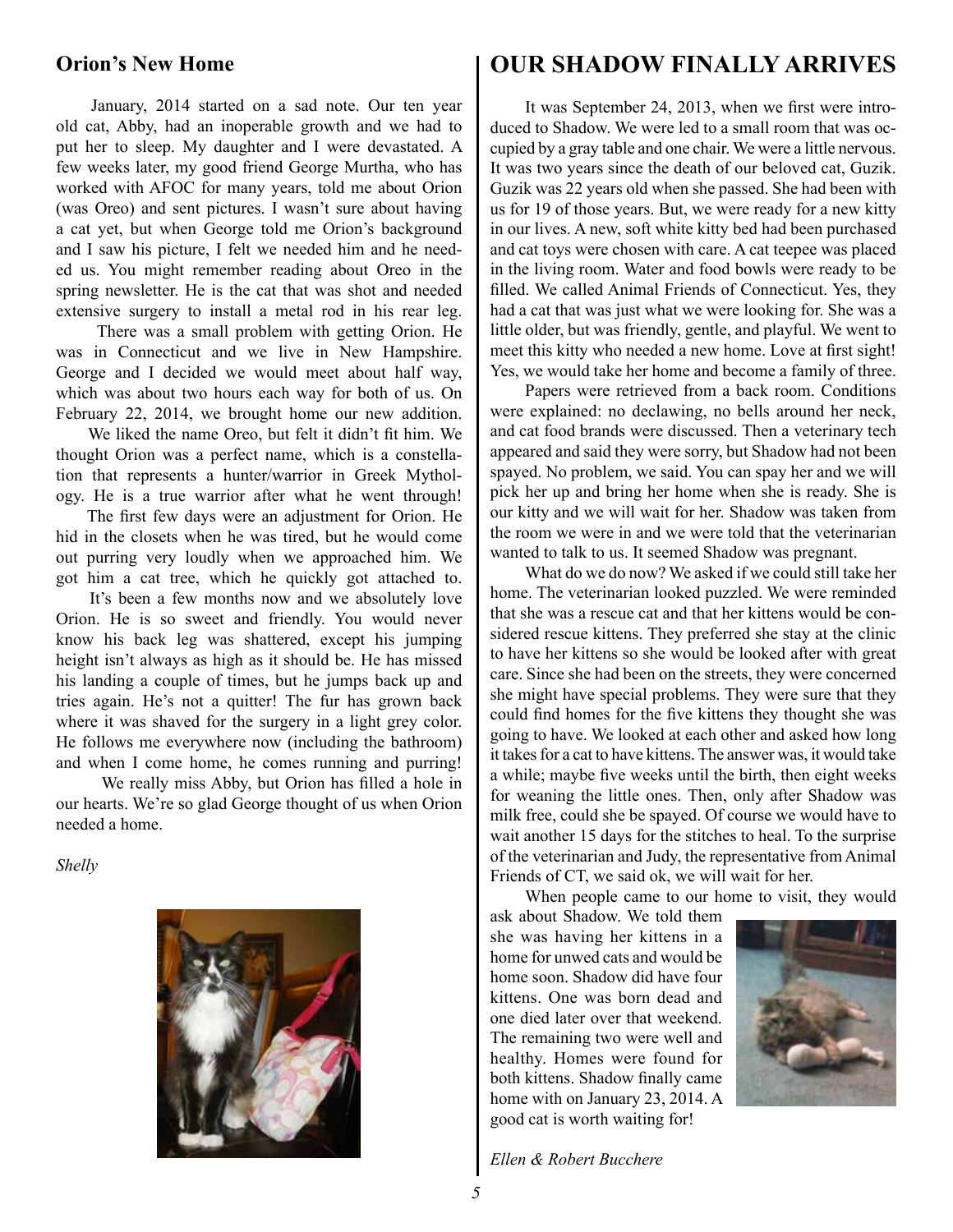

## **Chronic Kidney Disease in Cats**

*Dr. Jacoba van der Giessen Roaring Brook Veterinary Hospital*

Chronic kidney disease (CKD), also known as chronic renal failure (CRF), is a very common disease of aging cats, which is the result of

slow, progressive loss of kidney function. Signs of CKD can be very subtle, and often are indistinguishable from many other illnesses based on symptoms alone.

Symptoms to watch for:

- Increased thirst or urination
- Vomiting/poor appetite
- Weight loss
- Lethargy
- Poor hair coat
- Constipation
- Halitosis (bad breath)

To determine underlying disease status, blood and urine tests must be run, which will not only diagnose, but also will serve as a baseline to compare for future lab work. This will allow for monitoring of progress and determine ongoing therapeutic needs or changes. Radiographs or other imaging may also be beneficial to provide further insight into the disease.

#### **Goals of Therapy:**

Chronic kidney disease is irreversible; while there is no cure, there are many management options (both in home & in hospital). Early diagnosis improves the prognosis for long-term survival, with a good quality of life. The goals of therapy for CKD include:

Increase hydration Decrease buildup of toxins in the blood Treat any possible underlying & reversible diseases (i.e. infection) Maintain good blood flow to kidneys Minimize further damage/prevent progression

Long term management involves proper dietary control, as well as fluid therapy. Dietary modification is integral as part of a comprehensive therapeutic plan. Cats with kidney disease need moisture in their diet, so moist/canned food is recommended. Historically, it has been recommended to reduce protein intake in these patients' diets. Currently, it is shown the true benefit of a renal diet is to restrict phosphorous, as well as reduce ammonium by-products that can build up in the system as a result of poor renal filtration. There is a large variety of dietary options for CKD patients, and as many cats (especially those with kidney disease) are picky eaters, it may take a trial of a few options before your cat shows interest. It is of significant importance that a cat eats throughout this disease; thus, if any or all renal diets are refused, it is better to feed any diet than nothing at all. A cat who refuses canned food may do well with adding water to dry kibble, which can encourage water consumption despite eating a dry food.

Fluid therapy is a key therapy for CKD patients as well, as these patients pass large amounts of urine and can easily become dehydrated. If a cat's water intake is insufficient by food or water consumption alone, fluid therapy is a great option which is often very well tolerated at home, while producing tremendous benefits. While intravenous fluids must be administered in a hospital setting, subcutaneous fluids are administered at home by the patient's caretaker. Depending on severity or stage of CKD, this can be done in the range of daily to once weekly.

As CKD is a long term condition that warrants long term management, the realistic goals of therapy need to be considered by choosing the most effective treatment with the least amount of stress for the cat (and caretaker). The initial treatment may be more aggressive to just get started, as compared to the long term goal of routine management. Comprehensively, there are many supplements available to help benefit a CKD patient, as well as specific medications which are targeting secondary effects of the disease (such as nausea, high phosphorus, etc). Frequently, multiple pills, supplements, dietary recommendations, and fluid therapy are collectively too overwhelming for both the patient and the caretaker, so adjustments must be made on a case by case basis.

## **TAG SALE SUCCESS**

We had a very successful tag sale in the spring and raised almost \$4600 through sales and donations. Grateful thanks to all of our generous donors, as well as to volunteers, most of whom worked at the sale for many hours and days: Julie Blackmore, Kim Martohue, Lauren Allison Fisher, Brenda Rock, Ed Paquette, Vicki Kayser, Jerry Hikel, Marianne Heymann, Rise Cappadona, Karen Wendhiser, Eileen Perry, Willa Nemetz, Carmelo Aresco, Olga and Bill Coffey, Sandra Pouliot, Pat Hirschy, Ruth Woodford, Donna Neary, Barbara Korzendorfer, Vivian Elba, and Nicole DeLong.We appreciate First Church of Simsbury donations from their tag sale, which were transported to the tag sale site by the Boy Scouts. Thanks as well to Paine's for the discounted dumpster and to Pickin' Patch for being such a great neighbor.

 We're looking forward to the next tag sale, which is tentatively planned for the weekend after Memorial Day in 2015.

*Anneliis Koiv*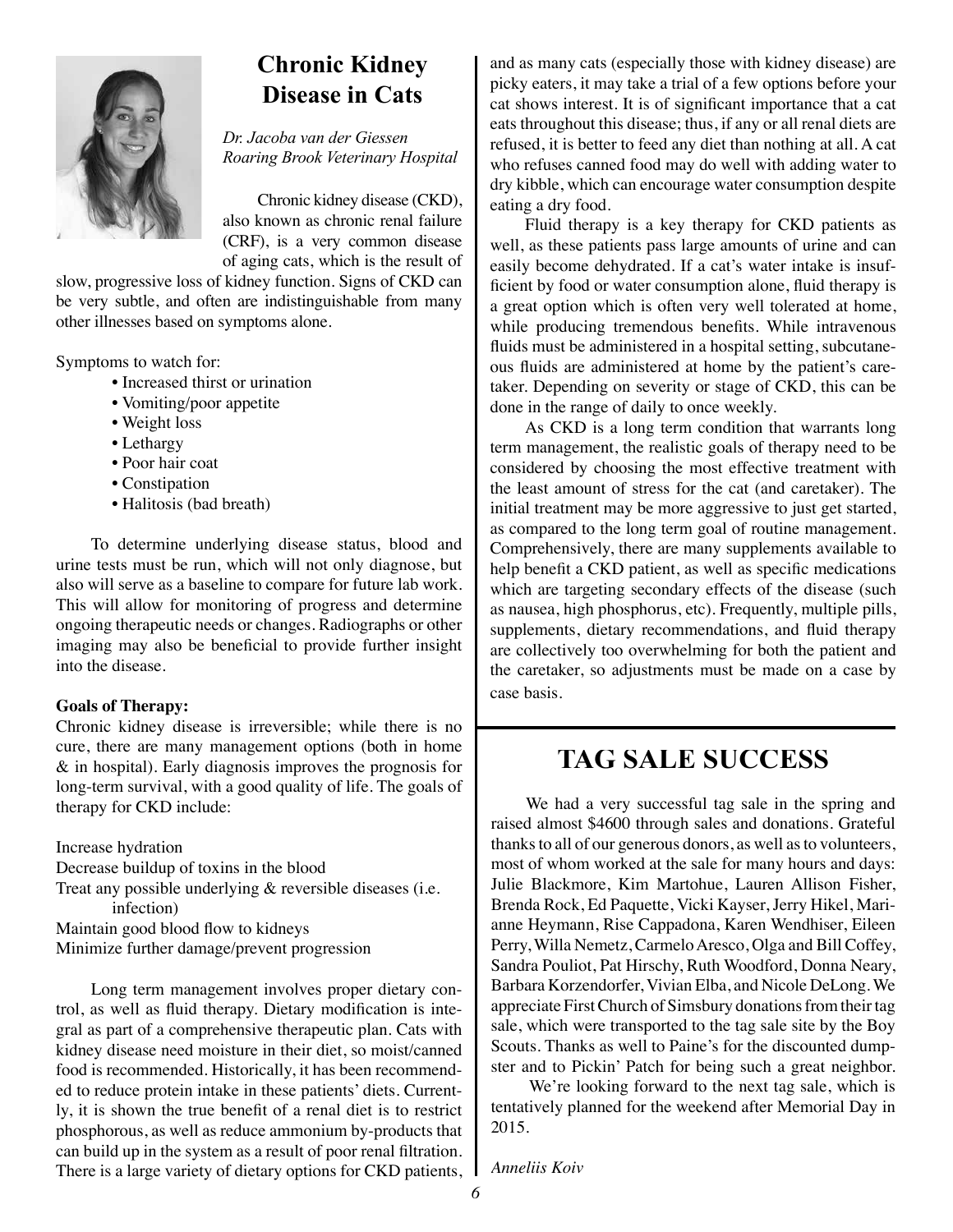## **AFOC 2014 Flatbread's Benefit**

After 5 months of preparation, May 13 finally arrived. With a friend's help, we went to Flatbread's midday to start setting up for the 6<sup>th</sup> annual Animal Friends of Connecticut benefit. My plan was to limit the number of donations to the silent auction this year to 150, but as the date of the event got closer, people that I contacted over the winter started sending in many more donations than we could display in the space available at Flatbread's. By the time the benefit began, there were in excess of 275 items ready to be auctioned off and people continued to add to that number during the evening

By 3:30 pm, the tables were set up and the bidding slips arranged around the auction area. At 4 o'clock, Jo-Ann Regan, Ryan Butler, Eileen Awsiukiewicz, Kitty Butler and Liz Murtha arrived with their cars full of things to be auctioned off. It was a challenge matching the items to the bidding slips, but everything was ready to go by 5:30 pm. Animal Friends of Connecticut members and friends began to arrive before 5:00 pm, and they continued to arrive all evening.

We decided to have music this year and Ryan Riley and Sam Kyzivat, who call themselves the Sam and Ryan Acoustic Duo, agreed to perform that evening. Donna Valardi, Animal Friend's pet psychic, once again set up in her area.

A highlight of the evening was the raffle for a new bicycle, donated by Mike Woyt and Michelle Gill of Ridgeline Bikes in Avon, worth in excess of \$450. Dakota Nicholson, once again, agreed to sell the tickets for the entire evening. Tickets were \$1 apiece, but if you bought larger quantities, you received bonus tickets. Everyone was a winner, however, as Deanna Damen, the Cake Gypsy, donated several hundred of her famous cup cakes (they were recently voted best cupcakes in the Hartford area). If you bought a raffle ticket, you got a cupcake worth much more than a dollar. Another popular raffle at the benefit was the 50/50 raffle. Anneliis Koiv and Julie Blackmore sold raffle tickets throughout the evening and a drawing was held for the winning ticket, #473729, just before the event ended.

At 6 pm, there was the much anticipated arrival of Scot Haney. In spite of not feeling well, he once again attended the benefit. He has been in attendance at each of the prior benefits that AFOC has held. Many people wanted to have their photos taken with him and he was more than willing



to entertain them. Frank Berrian, from the Hartford Wolfpack, once again joined us and entertained many people as Sonar, the mascot for the Hartford hockey team.

The event lasted until 9 pm, although there were still many people enjoying their food and friends till much later that evening. There was not an empty seat all night and the crowd around the auction area kept bidding until the last possible minute. When the auction closed at 8:30, everyone raced to get the slips for the items that they had won, to prevent anyone else from bidding at the last minute on the item they wanted to take home.

The benefit was a great success as evidenced by the many positive comments that people made all evening and the following week.

Animal Friends of Connecticut is asking people who want to get involved to become a member of a committee that will put on the event in the spring of 2015. Work on the event starts in mid- January. That might sound early, but Connecticut weather is at its worst that time of year and everyone has time available. If you are interested in volunteering, please call the shelter at 860-827-0381.

*George Murtha*

## **SPECIAL THANKS**

Katie Bushey is founder of the charity group, Recycle for Rescue. She collects donated cans and bottles and, in two month increments, she donates the money to a different rescue or shelter organization. Animal Friends was fortunate enough to be the recipient this spring.

If you hate to recycle your cans and bottles, and you are in the area, you can drop them off at Roaring Brook Veterinary Hospital, 60 Lovely St., Canton, CT. If you are in the Plainville area, you can contact Katie and she might be able to pick up your donation. With every donation, a Recycle for Rescue bracelet will be given. Any donation would be greatly appreciated. If you have any questions for Katie, or would like to help her, you can contact her at bushey\_katie@yahoo.com.

## **WON'T YOU ADOPT ME**



Hi, I'm Mickey, a gray and brown tiger who was rescued from an abandoned building. I was very thin and needed some immediate attention. No one could tell how old I was because I was in pretty bad shape. After gaining some weight at the shelter, I turned out to be younger than everybody thought. I now have a clean bill of health. Put some string in front of me, and I'll chase it all day. You couldn't ask for a more loveable and mild-mannered kitty. Just give me some attention and I'll be yours forever.